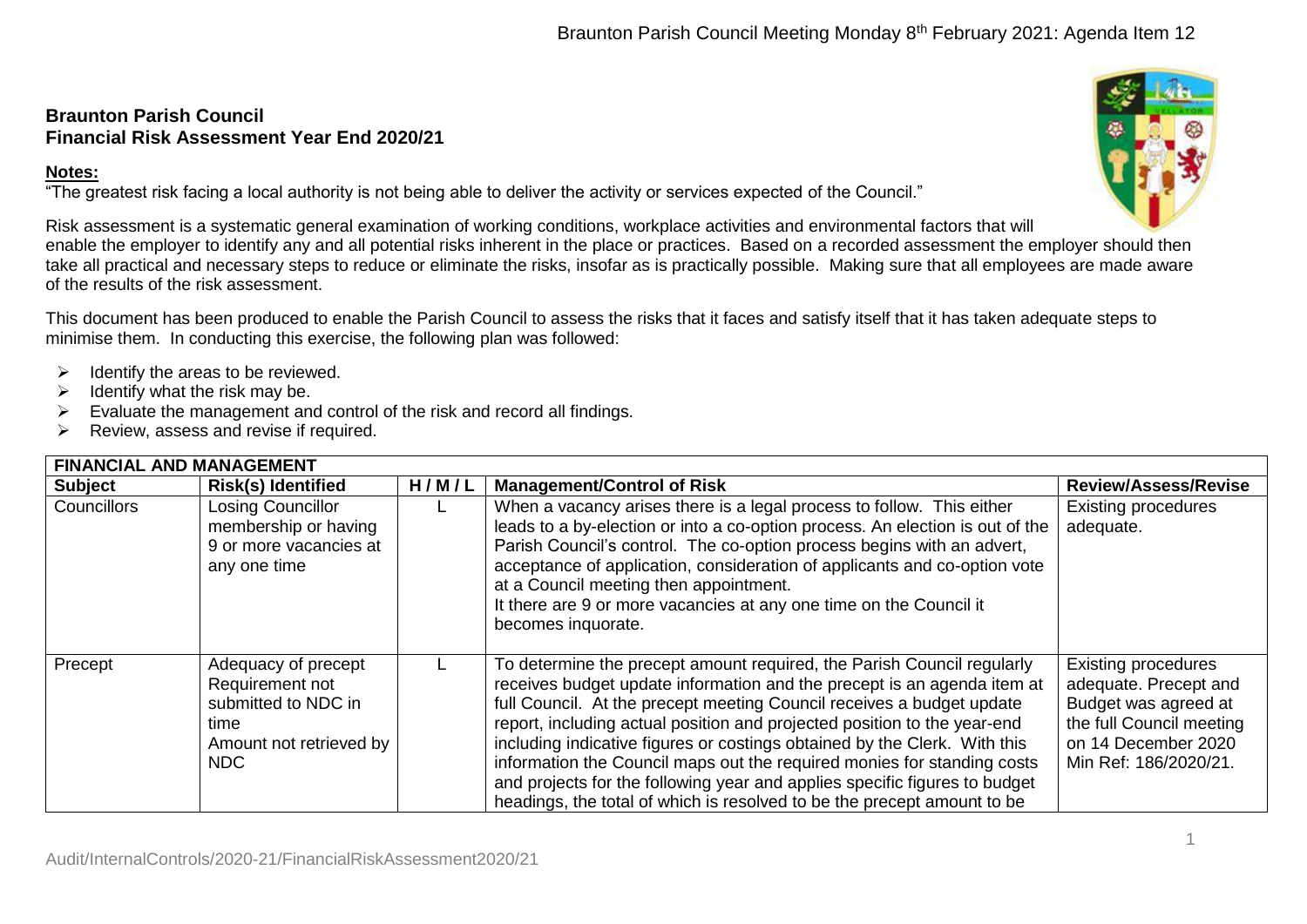|                          |                                                                                                      |    | requested from North Devon Council. This figure is submitted by the<br>Clerk in writing to NDC.<br>The Precept should be considered by Council before the deadline -<br>deadline should be ascertained from NDC asap.<br>The Clerk informs Council when the monies are received (usually April<br>and September).                                                                                                                                                                                                                                                                                                                                                                                                                    | Submitted to NDC on 16<br>December 2020.<br><b>Existing procedure</b><br>adequate.                                                               |
|--------------------------|------------------------------------------------------------------------------------------------------|----|--------------------------------------------------------------------------------------------------------------------------------------------------------------------------------------------------------------------------------------------------------------------------------------------------------------------------------------------------------------------------------------------------------------------------------------------------------------------------------------------------------------------------------------------------------------------------------------------------------------------------------------------------------------------------------------------------------------------------------------|--------------------------------------------------------------------------------------------------------------------------------------------------|
| <b>Financial Records</b> | Inadequate records<br><b>Financial irregularities</b>                                                | L. | Financial Regulations in place to cover all procedures for financial<br>transactions and proper record keeping - reviewed annually.<br>Monthly accounts statement, including bank reconciliation presented at<br>each Finance and Administration Committee meeting - reported and<br>minuted.<br>Internal and external audit.<br>All payments require two authorisations, passwords and ids kept<br>securely, no payments authorised without supporting paperwork.<br>RFO has access to online statements and cheque balance and cash flow<br>on a regular basis. Transfers of funds between accounts conducted in<br>accordance with financial regulations. Cash and cheques banked at least<br>fortnightly if not more frequently. | <b>Existing procedure</b><br>adequate.<br>Annual review of<br><b>Financial Regulations by</b><br>the Finance and<br>Administration<br>Committee. |
| Bank and<br>Banking      | Failure to Bank.<br>Inadequate checks<br><b>Bank mistakes</b><br>Bank charges<br>Loss of signatories | L. | Arrangements with Lloyds.<br>The Council has Financial Regulations which set out the requirements for<br>banking, cheques and reconciliation of accounts.<br>The bank does make occasional errors in processing cheques which are<br>discovered when the Clerk reconciles the bank accounts once a month<br>when the statement arrives, these are dealt with immediately by<br>informing the bank and awaiting their correction. Monitor the bank<br>statements monthly.<br>Council to change banking mandate but the bank can take time to<br>implement the changes, this mostly happens after the general election.                                                                                                                | <b>Existing procedure</b><br>adequate.                                                                                                           |
| Cash / Loss              | Loss through theft of<br>dishonesty                                                                  | L  | The Council has Financial Regulations which set out the requirements.<br>Cash / cheques received are banked regularly.                                                                                                                                                                                                                                                                                                                                                                                                                                                                                                                                                                                                               | Annual check that<br>adequate insurance is in<br>place.                                                                                          |
|                          |                                                                                                      |    | Fidelity Guarantee Insurance held to cover staff and members. Secure<br>storage of cash. Insurance cover of £500,000.                                                                                                                                                                                                                                                                                                                                                                                                                                                                                                                                                                                                                | Through vetting process<br>of job applicants and<br>annual staff review.                                                                         |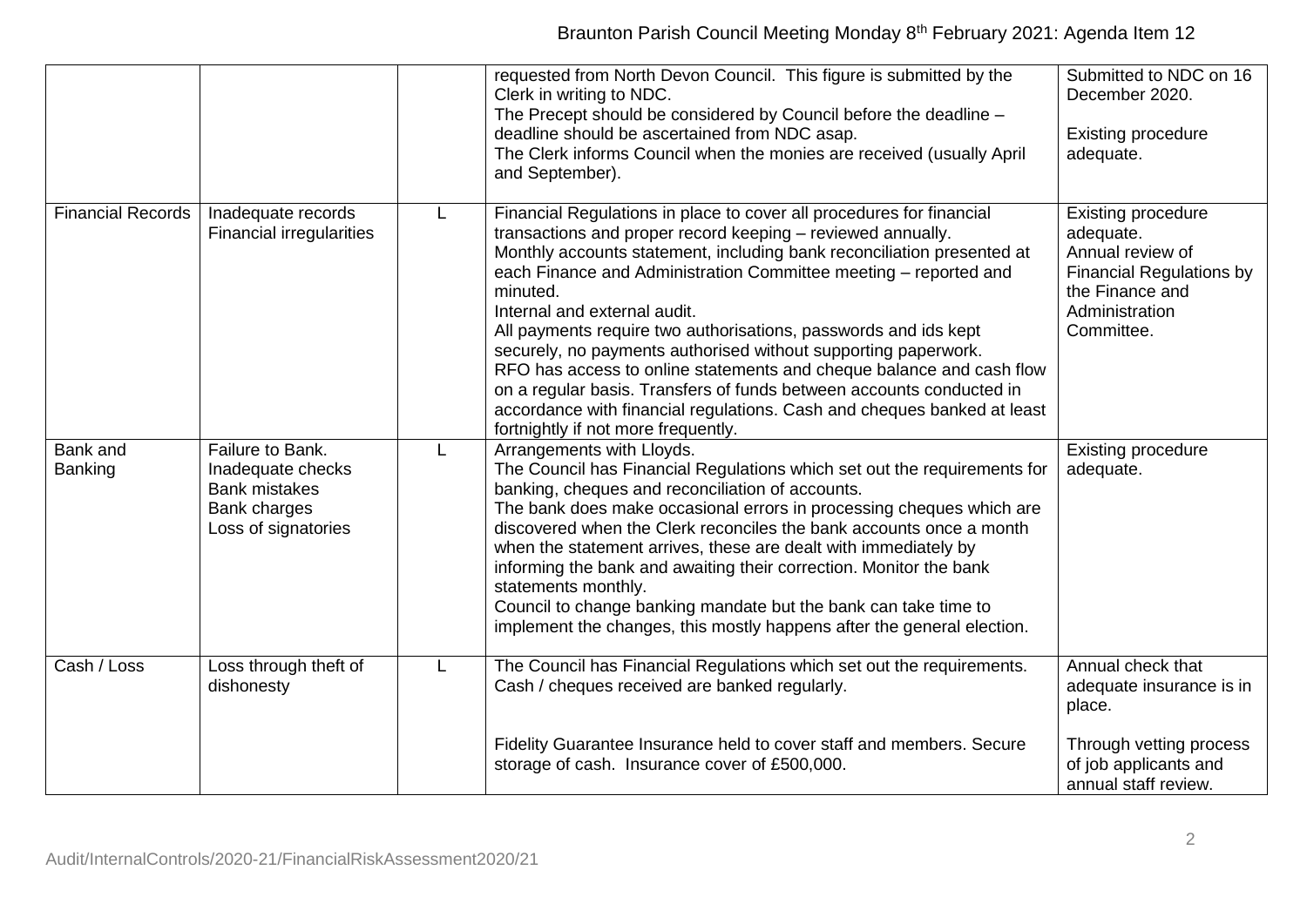| Litigation                                           | Potential risk of legal<br>action being taken<br>against the Council                                                        | M            | Public liability insurance covers general personal injury claims where the<br>Council is found to be at fault, but not spurious or frivolous claims - these<br>cannot be insured against.                                                                                                                                                                                                                                                                                                                                                                    | Insurance is adequate<br>for requirement but there<br>is still risk of other<br>claims.    |
|------------------------------------------------------|-----------------------------------------------------------------------------------------------------------------------------|--------------|--------------------------------------------------------------------------------------------------------------------------------------------------------------------------------------------------------------------------------------------------------------------------------------------------------------------------------------------------------------------------------------------------------------------------------------------------------------------------------------------------------------------------------------------------------------|--------------------------------------------------------------------------------------------|
| Reporting and<br>auditing                            | Information<br>Communication<br>Compliance                                                                                  | M            | A monitoring statement is produced regularly and presented to Council,<br>discussed and approved at meeting.<br>Council should regularly audit internally to comply with the Fidelity                                                                                                                                                                                                                                                                                                                                                                        | <b>Existing procedure</b><br>adequate.<br>This was not possible                            |
|                                                      |                                                                                                                             |              | Guarantee.                                                                                                                                                                                                                                                                                                                                                                                                                                                                                                                                                   | due to Covid-19<br>restrictions.                                                           |
| Direct costs<br>Overhead<br>expenses<br><b>Debts</b> | Goods not supplied but<br>billed<br>Incorrect invoicing<br>Cheques payable<br>incorrect<br>Loss of stock<br>Unpaid invoices | L            | The Council has Financial Regulations which set out the requirements.<br>At each Council meeting the list of invoices awaiting approval is<br>distributed to councillors, and considered. The Chairman of the Finance<br>and Administration Committee is nominated to check each invoice<br>against the schedule of Supplier Payments presented at Council<br>meetings.<br>The Council has minimal stock these are checked and monitored by the<br>Clerk.<br>Unpaid invoices for services are pursued and where possible, payment is<br>obtained in advance. | <b>Existing procedure</b><br>adequate.                                                     |
| Grants                                               | Power to pay<br><b>Authorisation of Council</b><br>to pay                                                                   | $\mathsf{L}$ | All such expenditure goes through the required Council process of<br>approval, minuted, and listed accordingly.                                                                                                                                                                                                                                                                                                                                                                                                                                              | <b>Existing procedure</b><br>adequate.                                                     |
| $Grants -$<br>receivable                             | <b>Receipts of Grant</b>                                                                                                    | L            | Grants would come with terms and conditions which would need to be<br>met by Council.                                                                                                                                                                                                                                                                                                                                                                                                                                                                        | Would be claimed on the<br>terms and conditions set<br>by grant provider.                  |
| Rentals<br>receivable                                | Payments of charges,<br>leases, rentals                                                                                     | L            | The Council leases out property - all property that is leased has a legal<br>contract drawn up which sets out the terms and conditions regarding<br>period, rent review, etc.                                                                                                                                                                                                                                                                                                                                                                                | <b>Existing procedure</b><br>adequate.                                                     |
| Salaries and<br>associations                         | Salary paid incorrectly<br>Wrong hours paid<br>Wrong rate paid<br>False employee<br>Wrong deductions of NI<br>or TAX        |              | The Parish Council authorises the appointment of all employees through<br>the Finance and Administration Committee.<br>Salary rates are assessed annually by the Finance and Administration<br>Committee.<br>The Council is a member of the Living Wage Foundation.                                                                                                                                                                                                                                                                                          | <b>Existing appointment</b><br>system adequate.<br>Existing payment method<br>is adequate. |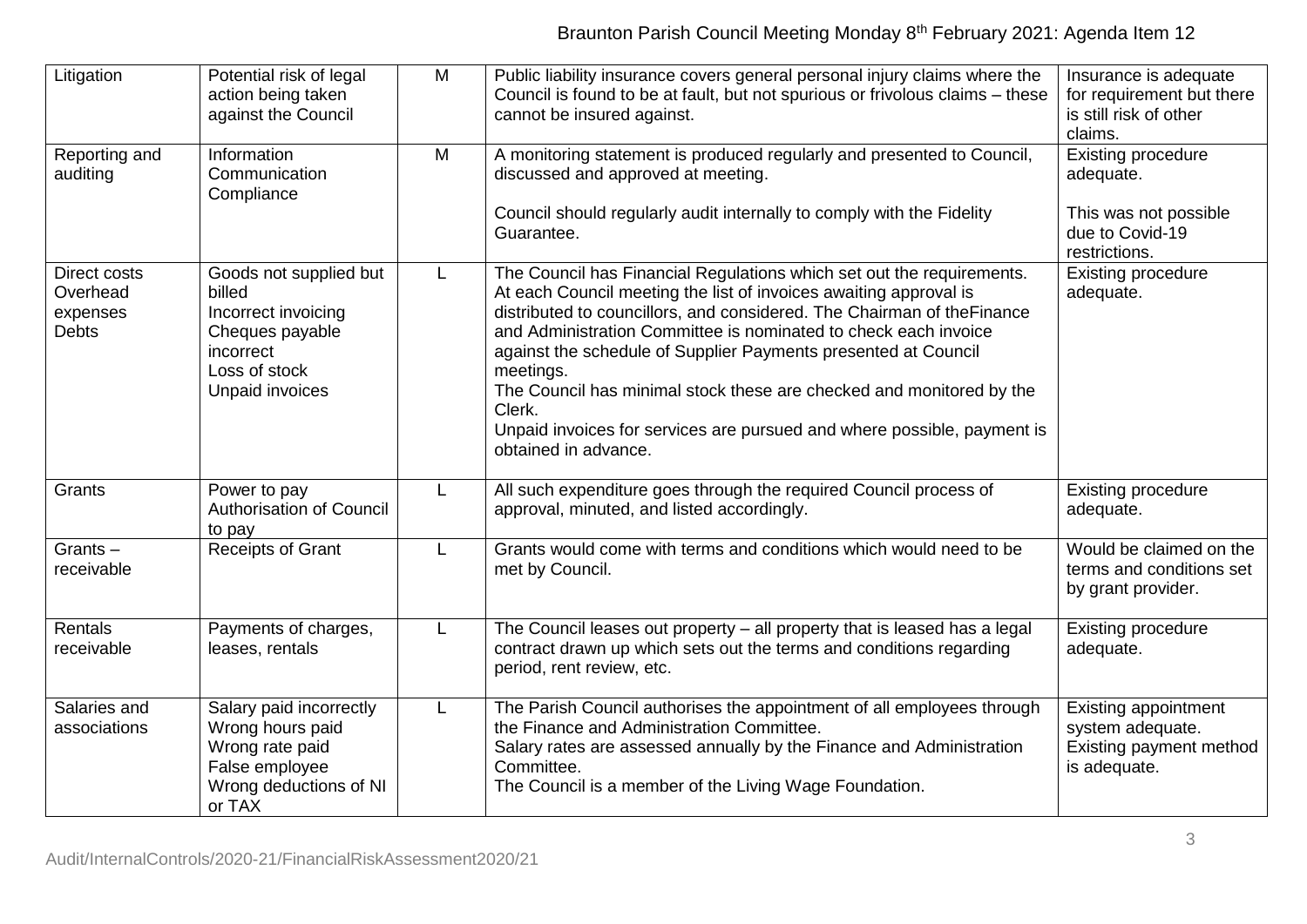|                                          | Unpaid TAX or NI<br>Contributions to the<br>Inland Revenue and<br>Pensions.                        |    | Salary analysis and slips are produced by the Clerk weekly / monthly<br>together with a schedule of payments to the Inland Revenue (for TAX<br>and NI) and Devon County Council Pension Scheme (Peninsula<br>Pensions). These are inspected at the Council meeting and signed off.<br>The TAX and NI is worked out using SAGE 50 Payroll. Staff submit a<br>weekly time sheet containing hours, tasks. These are checked by the<br>Clerk and filed. Each member of staff has a contract of employment and<br>job description. All contracts contain a section on overpayment and<br>recoup. Salaries are paid in arrears. |                                                                                                                                                                                    |
|------------------------------------------|----------------------------------------------------------------------------------------------------|----|---------------------------------------------------------------------------------------------------------------------------------------------------------------------------------------------------------------------------------------------------------------------------------------------------------------------------------------------------------------------------------------------------------------------------------------------------------------------------------------------------------------------------------------------------------------------------------------------------------------------------|------------------------------------------------------------------------------------------------------------------------------------------------------------------------------------|
| <b>Employees</b>                         | Fraud by staff<br>Actions undertaken by<br>staff<br><b>Health and Safety</b>                       | L. | The requirements of the Fidelity Guarantee insurance to be adhered to<br>with regards to Fraud.<br>The Clerk should be provided with relevant training, reference books,<br>access to assistance and legal advice required to undertake the role.<br>Staff provided with adequate safety equipment needed to undertake the<br>roles, ie. PPE and training.                                                                                                                                                                                                                                                                | Purchase revised books.<br>Membership of the South<br><b>West Councils, SLCC</b><br>and NALC.<br>Monitor working<br>conditions, safety<br>requirements and<br>insurance regularly. |
| Election costs                           | Risk of an election cost                                                                           | H  | Risk is higher in an election year, but there is also a high risk that a by-<br>election could be called to fill a causal vacancy. When a scheduled<br>election is due the Clerk will obtain an estimate of costs from North<br>Devon Council for a full election and uncontested election. There are no<br>measures that can be adopted to minimise the risk of having elections, as<br>this is a democratic process. The Council allocated a sum of money<br>each year in its budget and carries this forward in case of an election at a<br>four year interval or to cover the cost of a by-election.                  | Existing procedure is<br>adequate.                                                                                                                                                 |
| <b>VAT</b>                               | Reclaiming/charging                                                                                | L  | The Council has Financial Regulations which set out the requirements.<br>VAT is claimed quarterly and calculated using Sage 50 Accounts and<br>submitted in accordance with the Making Tax Digital (MTD) via the online<br>HMRC gateway.                                                                                                                                                                                                                                                                                                                                                                                  | Existing procedure is<br>adequate.                                                                                                                                                 |
| <b>Employers</b><br><b>Annual Return</b> | Paying and accounting<br>for NI and TAX of<br>employees' salaries<br>and pension<br>contributions. | L  | Employer's Annual Return is completed and submitted online to the<br>Inland Revenue within the prescribed time frame by the Clerk.<br>Monthly EAS5 Forms submitted monthly and Annual Return submitted at<br>year end.                                                                                                                                                                                                                                                                                                                                                                                                    | <b>Existing procedure</b><br>adequate.                                                                                                                                             |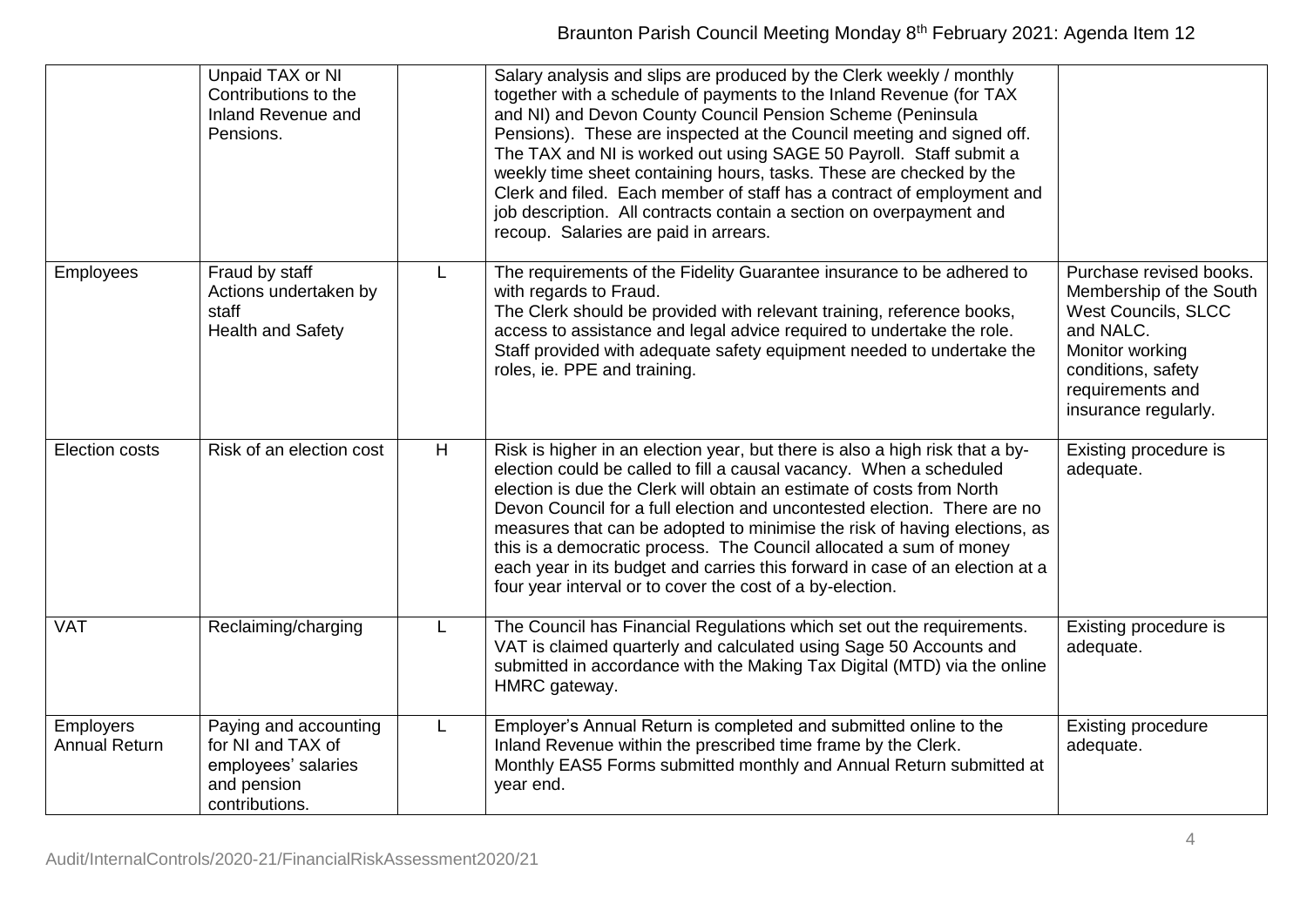| Audit - Internal<br>Audit                                | Completion within time<br>limits                               | L | Internal auditor is appointed by the Council. Internal auditor is supplied<br>with the relevant documents to audit and the forms to complete and sign<br>for the External Auditor. Procedures are all covered in the 'Review of<br>Effective System and Internal Audit' which is reviewed annually.                                                                                                                                                                                                                      | <b>Existing procedure</b><br>adequate.                                                                       |
|----------------------------------------------------------|----------------------------------------------------------------|---|--------------------------------------------------------------------------------------------------------------------------------------------------------------------------------------------------------------------------------------------------------------------------------------------------------------------------------------------------------------------------------------------------------------------------------------------------------------------------------------------------------------------------|--------------------------------------------------------------------------------------------------------------|
| <b>Annual Return</b>                                     | Not submitted on time<br>Incorrectly completed                 | M | RFO aware of date. Annual Return is completed and signed by the<br>Council, submitted to the internal auditor for completion and signing then<br>checked and sent on to the External Auditor within time limit.                                                                                                                                                                                                                                                                                                          | <b>Existing procedure</b><br>adequate.                                                                       |
| Minutes/Agenda/<br><b>Notices Statutory</b><br>documents | Accuracy and legality<br>Business conduct.                     | L | Minutes and agendas are produced in the prescribed method by the<br>Clerk and adhere to the legal requirements.<br>Minutes are approved at the following the meeting. They are usually<br>signed when approved but due to Covid-19 restrictions and meetings<br>being held virtually they are currently at time convenient and safe for the<br>Chair and Clerk.<br>Minutes and agendas are displayed according to the legal requirements.<br>Business conducted at Council meetings should be conducted by the<br>Chair. | <b>Existing procedure</b><br>adequate.<br>Guidance/training should<br>be provided to Chair (if<br>required). |
| Members interest                                         | Conflict of interest<br><b>Register of Members</b><br>interest | M | Members to declare any interests at the beginning of meeting and to re-<br>declare prior to the item being discussed. A record of interest declared to<br>be kept by the Council.<br>Register of Members Interest should be completed within 28 days of<br>becoming a Member of Council and should be regularly reviewed and<br>updated by Councillors.                                                                                                                                                                  | <b>Existing procedure</b><br>adequate.<br>Members take<br>responsibility to update<br>their register.        |
| Insurance                                                | Adequacy<br>Cost<br>Compliance<br><b>Fidelity Guarantee</b>    | L | Prior to the policy renewal an annual review is undertaken of all<br>insurance arrangements in place.<br>Employers and Employees liability insurance is a necessity and must be<br>paid for. Ensure compliance measures are in place. Ensure Fidelity<br>checks are in place.                                                                                                                                                                                                                                            | <b>Existing procedure</b><br>adequate.<br>Review insurance<br>provision annually.<br>Review of compliance.   |
| Data protection                                          | Policy provision                                               | L | The Council has a Data Protection Policy in place which has been<br>updated in accordance with the General Data Protection Regulations<br>(GDPR) 2018, reviewed annually.<br>The Council has a Retention and Disposal Policy, reviewed annually.                                                                                                                                                                                                                                                                         | Ensure regular review of<br>Policy and compliance<br>with legislation.                                       |
| Freedom of<br>Information Act                            | Policy provision                                               | M | The Clerk is aware that if a substantial request arrives then this may<br>require many hours of additional work significantly increasing the Clerk's<br>workload.                                                                                                                                                                                                                                                                                                                                                        | Monitor and report any<br>impacts of requests<br>made under the                                              |